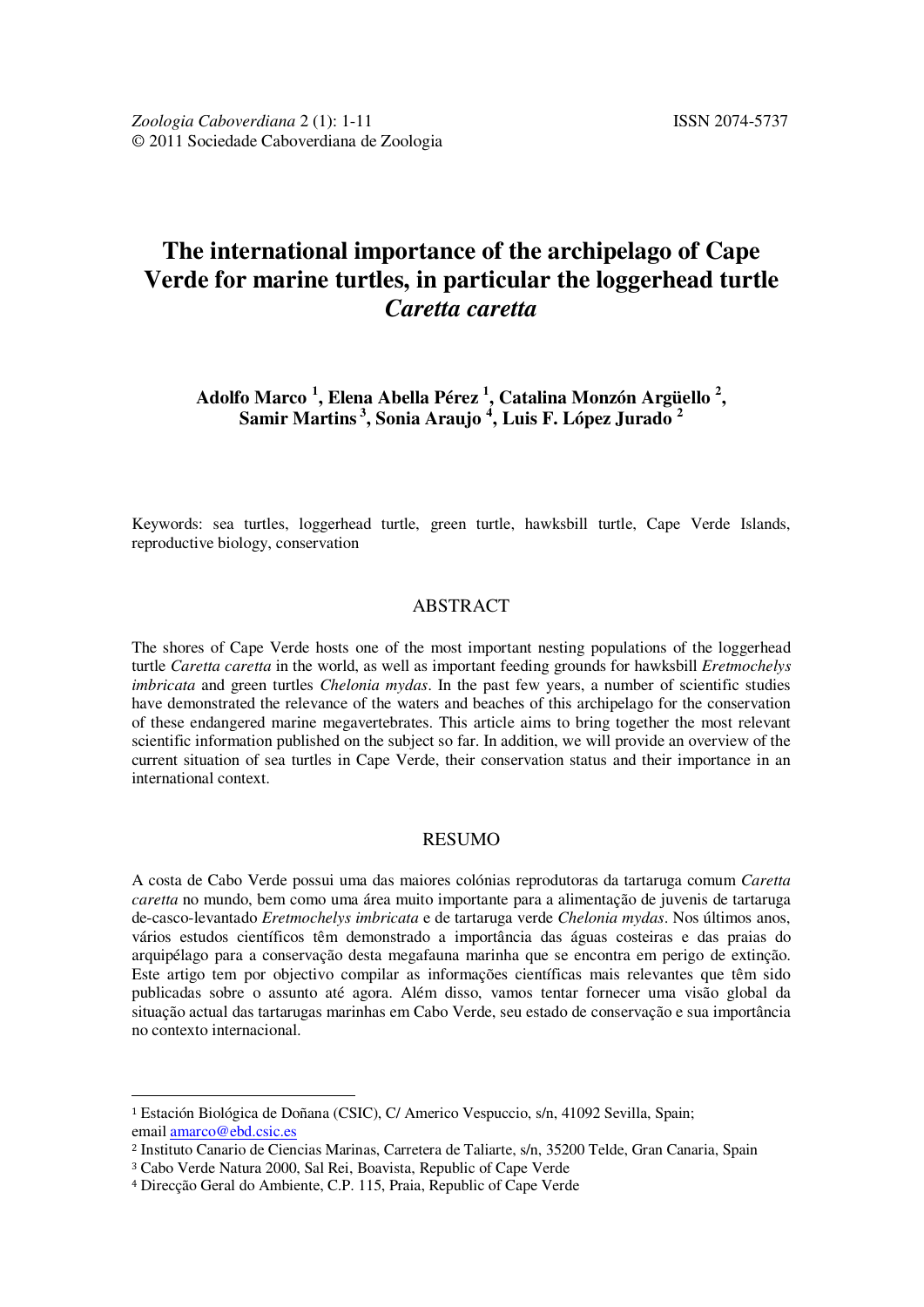# INTRODUCTION

Five different species of sea turtle have been observed in the Cape Verde Islands, an archipelago situated in the eastern Atlantic, *ca.* 500 km west of Senegal, West Africa: loggerhead turtle *Caretta caretta*, hawksbill turtle *Eretmochelys imbricata*, green turtle *Chelonia mydas*, olive ridley turtle *Lepidochelys olivacea* and leatherback turtle *Dermochelys coriacea* (López Jurado *et al.* 2000a). Olive ridley and leatherback migrate through the waters of the archipelago and are difficult to observe. Hawksbill and green turtle juveniles are often found feeding in neritic waters of Cape Verde. These four species do not nest in the archipelago. Loggerheads are the most common, and without any doubt, the most representative Capeverdean sea turtle. Every year, thousands of female loggerheads migrate from their feeding grounds to Cape Verde to nest and hundreds of thousands of hatchlings emerge from their nests and enter into the sea. At the beginning of their marine life, they quickly leave the coast, undertake long oceanic migrations and, after reaching sexual maturity, return to Cape Verde several years

later to nest on the beaches.

Although they do not nest in the Cape Verde Islands, juvenile green and hawksbill turtles are very common and can remain feeding in shallow and protected bays for several years, migrating far away when they approach sexual maturity. Genetic studies of green turtle juveniles in the archipelago have revealed that they do not come from one single nesting population, but from different populations that are widely dispersed through the Atlantic. Over 30% of the Cape Verde feeding grounds are populated by green turtles that hatched on the American continent and undertake transatlantic migrations (Monzón Argüello *et al.* 2010c). Other juvenile green turtles come from the coasts of West Africa, Brazil and Ascension Island in the South Atlantic (Monzón Argüello *et al.* 2010c).

Results of genetic studies of hawksbill juveniles in the Cape Verde Islands indicate the existence of populations that have not yet been genetically characterized elsewhere (Monzón Argüello *et al.* 2010b), but also suggest that a small proportion of these turtles may come from the Caribbean.

# THE CAPE VERDE LOGGERHEAD TURTLE

References to the presence and abundance of sea turtles in the archipelago of Cape Verde go back to the 15th century (see Lazar & Holcer 1998, López Jurado *et al.* 2000a, López Jurado 2007, Loureiro & Torrão 2008). These old texts describe the capture of turtles for meat consumption and also for alleged medical purposes. During the past decade, the nesting population of the Cape Verde loggerhead turtle became known to the scientific world thanks to the studies started by the biologist, Luis Felipe López Jurado, of the University of Las Palmas de Gran Canaria (Cabrera *et al*. 2000, Cejudo *et al*. 2000, López Jurado *et al*. 2000a, b).

Today, the loggerhead turtle nesting population of Cape Verde is considered the second largest population of this species in the Atlantic and the third worldwide, after the nesting populations in Florida and Oman (López Jurado *et al*. 2007). The presence of loggerhead turtles has been documented on all the islands in the archipelago, as well as on

some of the islets, but with highly variable densities among the various islands. Around 85-90% of nesting is concentrated on the easternmost island of Boavista, where the population is currently estimated at more than 10,000 nests per year. (López Jurado *et al*. 2007, Marco *et al.* 2008, 2010). The islands of Maio, Sal and São Nicolau support a much lower number of nests, with an annual mean of around 500 nests on each of these islands (Cozens 2009, Cozens *et al.* 2009, Lino *et al*. 2010, A. Marco unpubl. data). On the remaining islands in the archipelago, nesting density is much lower and is estimated to be less than 150 nests annually per island (Loureiro 2008, A. Marco *et al.* unpubl. data).

The Cape Verde loggerhead turtle constitutes a regional conservation unit (Wallace *et al.* 2011), genetically distinct from other loggerhead populations in the Atlantic and Mediterranean (Monzón Argüello *et al.* 2010a). This genetic distinctiveness indicates considerable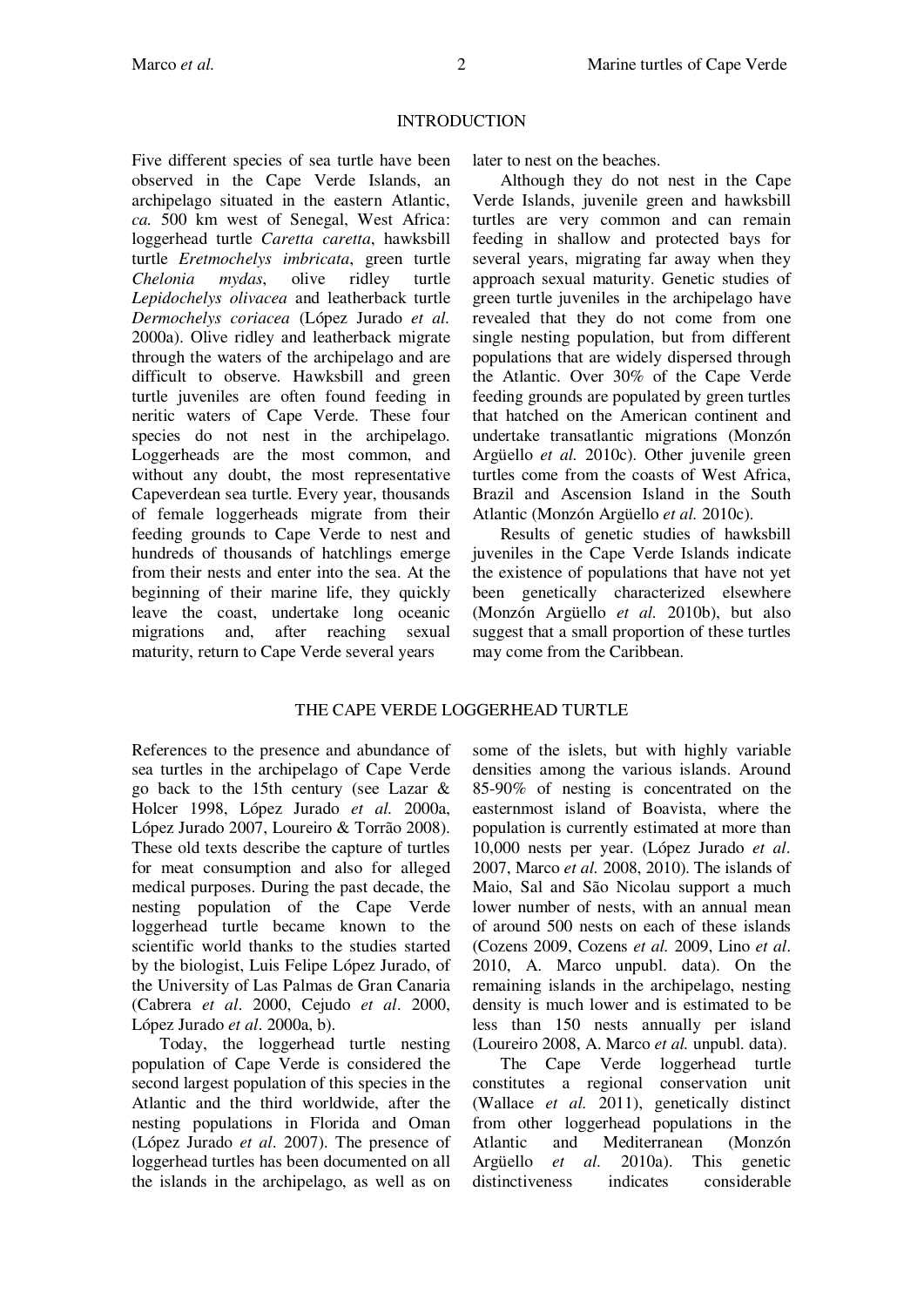reproductive isolation, with little gene flow from other populations (Monzón Argüello *et al.* 2010a). Phylogeographic analysis shows that the loggerhead turtle population of Cape Verde is more closely related to the populations of northeastern Florida, North Carolina and Brazil than to those of West Africa (Monzón Argüello *et al.* 2010a).

Although many turtles exhibit high nesting site fidelity (they usually nest at the same beach during one or several seasons), some turtles have been observed making two consecutive nests at different islands that were more than 70 km from each other and separated by waters over 1,000 m deep, within a single nesting season (Abella *et al*. 2010). These observations are consistent with the genetic results of the population structure analysis in the archipelago, in which no genetic differences were observed between reproductive females from different islands (Monzón Argüello *et al.* 2010a). There is a great plasticity in nesting fidelity and a

significant flow of nesting females between islands. Therefore, the whole Capeverdean archipelago can be considered as a single management and conservation unit.

Through the analysis of molecular microsatellite markers, it has been possible to evaluate the levels of multiple paternity in this loggerhead population. In research conducted by Sanz *et al*. (2008a, b), 66.7% of the analyzed nests had been fertilized by more than one male. The average number of males found per nest was 2.2, although within one nest, a single male often fertilized more than half of the eggs. The high level of paternity, together with the fact that males of nests from different females were also different, suggests that the adult male population is abundant, despite being persecuted by poachers, as some of their body parts are believed to be aphrodisiac. Furthermore, the loggerhead nesting aggregation of Boavista has the highest rate of multiple paternity registered to date for this species.

Fig. 1. Exceptional diurnal nesting of a loggerhead turtle *Caretta caretta*, Praia do Carreto, Boavista, 3 September 2007 (Adolfo Marco).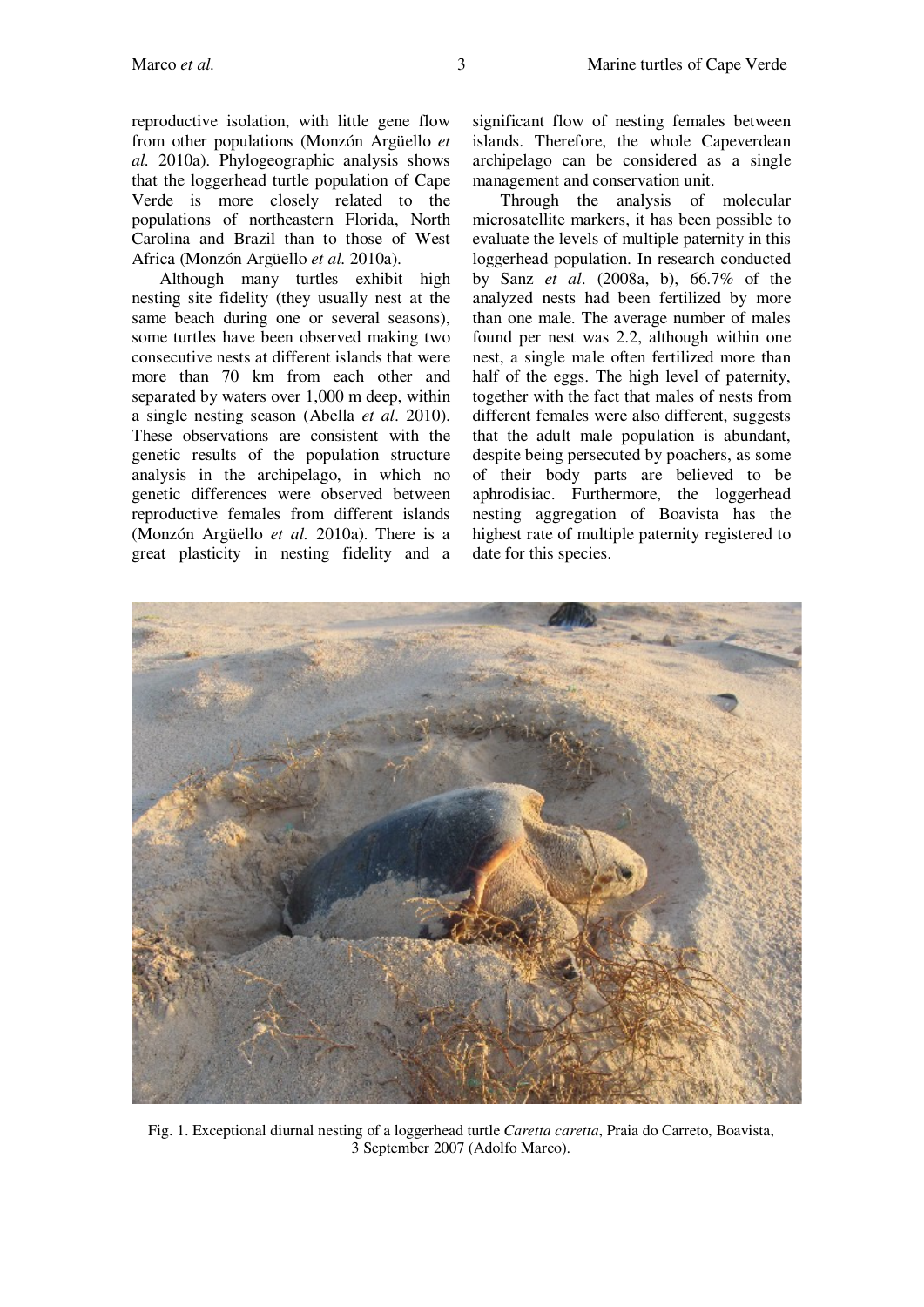

Fig. 2. Egg laying by a loggerhead turtle *Caretta caretta* in a vegetated dune in southeastern Boavista, 29 August 2006 (Adolfo Marco).

# REPRODUCTIVE PATTERN AND NATURAL THREATS

While in continental rookeries nesting commonly takes place along thousands of kilometres of coast (Florida, Caribbean, Gulf of Mexico, Brazil, eastern Mediterranean), the main nesting grounds of this insular population are concentrated on *ca.* 40 km of beach. At the *Reserva Natural das Tartarugas*, along the southeastern coast of the island of Boavista, 15 km of beach host around 60% of all nesting females in Cape Verde and possibly contain the highest nesting density of this species in the world, with more than two nests per linear metre of beach in stretches over 800 m long. This makes these nesting beaches extremely vulnerable to any kind of disaster (oil spills, tropical storms, etc.) or artificial impacts (urbanization, linear infrastructures, artificial lighting, mass tourism, etc.).

The reproductive biology of the Cape Verde loggerhead turtle is peculiar because of the small size of nesting females. The annual average curved carapace length of nesting females is around 82 cm (min.  $= 67$ ; max.  $=$ 107.7; SD = 3.97; N = 4334) (Ballell Valls & López Jurado 2004, Varo Cruz *et al*. 2007). This is slightly larger than Mediterranean loggerhead turtle populations from Greece, Turkey and Cyprus, which have the smallest reproductive size found in this species (see Ballell Valls & López Jurado 2004).

In Cape Verde, many adult males and females can be observed mating in waters close to shore from April-May to just before the nesting season that starts in June and ends mid-October. Nesting success (number of nests laid against the total number of tracks on the beach) on the most important nesting beaches varies, but is usually between 26% and 44% (López *et al.* 2003, Díaz Merry & López Jurado 2004, Varo Cruz *et al.* 2007). Nests have an average depth of around 48.4 cm (min. = 34; max. = 67; SD = 6.56; N = 68) (Varo Cruz *et al.* 2007, Martins *et al.* 2008). The percentage of developing embryos at the start of incubation is higher than 83.5%,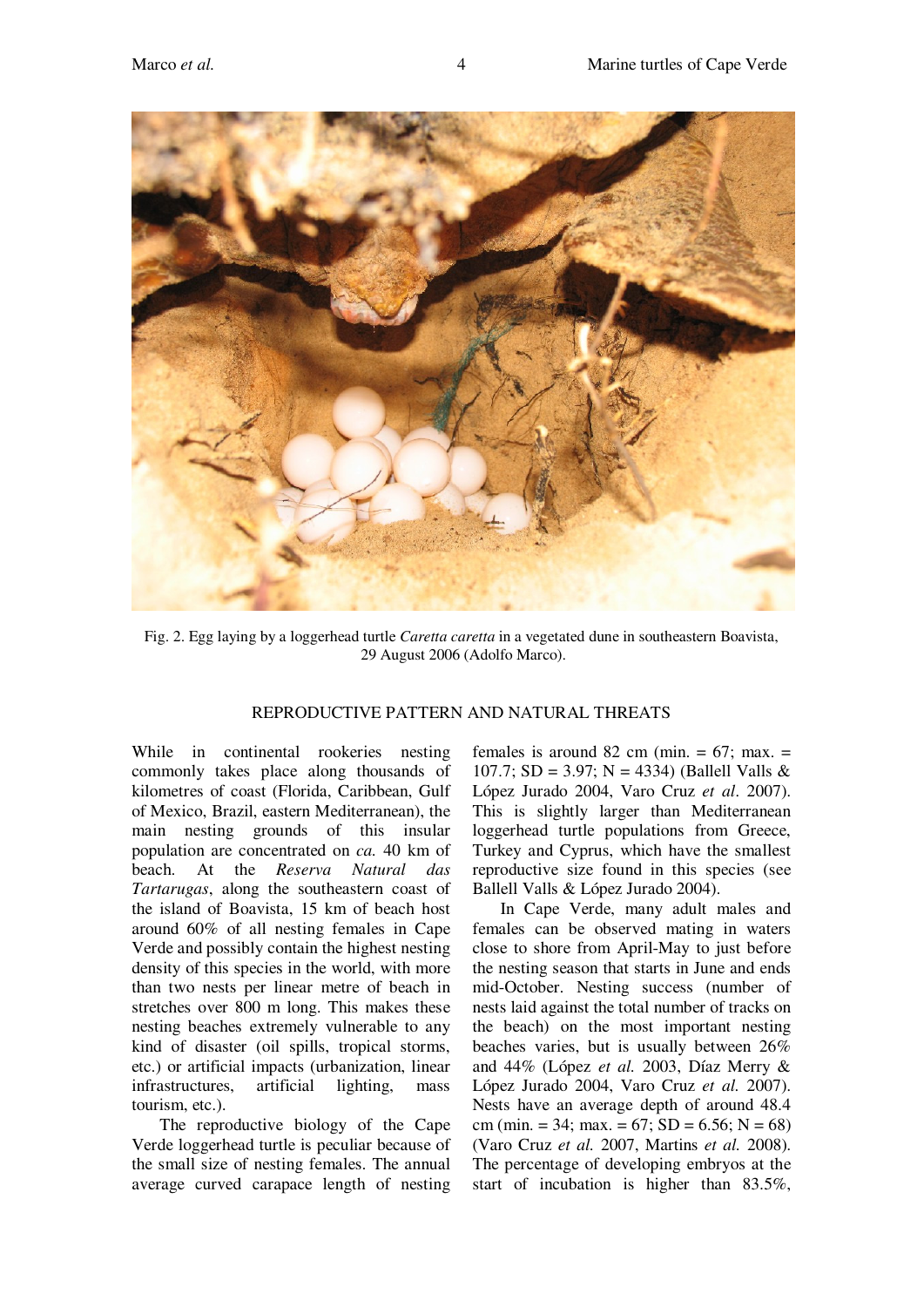ranging from 75 to  $100\%$  (SD = 7.39; N = 29) (Abella *et al.* 2006). Clutch size averages 85 eggs (min. = 24; max. = 143; SD = 16.9; N = 109) (Lozano Fernández & López Jurado 2004, Varo Cruz *et al.* 2007) and incubation time averages 58 days, varying from 45 to 74 days (SD = 3.9; N = 432) (Varo Cruz *et al.* 2007), depending on the beach, month and nesting season. Emergence of hatchlings takes place from the end of August until December. The mean emergence success of natural nests on the main nesting beaches of Boavista is extremely variable and relatively low, with mean values varying from 20 to 60% (Del Ordi *et al*. 2003, García Carcel & López Jurado 2004, Varo Cruz *et al.* 2007). Compared to other loggerhead populations around the world, this demographic parameter is relatively low (see García Carcel & López Jurado 2004). The main causes of this low emergence success in natural nests are 1) predation of eggs by the ghost crab *Ocypode cursor* (Da Graça *et al*. 2010), 2) flooding of nests by high tides and 3) the high clay content of some incubation substrates (Marco *et al.* 2008a). The mean rate of nest predation by crabs can be over 50 % on high density nesting beaches (Da Graça *et al.* 2010). There are no native mammalian predators of eggs on the main nesting beaches, although predation by feral cats and dogs occurs. The ghost crab is the main predator of eggs, but there are other secondary predators, such as the brownnecked raven *Corvus ruficollis*, which feeds on nests destroyed by crabs. In addition, colonies of the fungus *Fusarium solani* have been identified in Cape Verde turtle nests, which in some situations can act as pathogens (Abella *et al.* 2008a, Sarmiento Ramírez *et al.* 2010). Once hatchlings hatch and emerge from the nest, ghost crabs and ravens are their main predators and feral cats can sometimes be seen prowling around turtle nests.



Fig. 3. Predation by ghost crabs *Ocypode cursor*, the inundation of nests by high tides and the presence of clay in the incubation substrate are the main natural causes of mortality in sea turtle nests in the Cape Verde Islands (Adolfo Marco).

Incubation temperature varies depending on the year, the time of incubation within the same nesting season and the nesting site, but on the main nesting beaches the annual average temperature of sand at 40 cm depth ranges from 26.5ºC to 30.6ºC (Abella *et al.* 2007, 2008b). On beaches with black sand, incubation temperature can be considerably higher, causing problems to developing embryos. From the average incubation temperature during the period of sex determination (i.e. the second third of incubation), it is estimated that the sex ratio produced at the main nesting beaches is biased towards females, representing *ca.* 65- 75% of hatchlings (Abella *et al.* 2007). Delgado *et al*. (2008) obtained very similar results in their histological analysis of dead hatchlings found on the beach. Compared with other Atlantic populations, where it is estimated that the ratio of female hatchlings is around 90% (Marcovaldi *et al.* 1997, Hanson *et al.* 1998, Baptistotte *et al.* 1999), these data indicate that despite the high production of females a considerable number of males is produced.

#### MARINE LIFE

The feeding grounds of adult female loggerheads are located in waters off the Atlantic coast of Africa. From satellite tracking studies of adult turtles, we know that females, and possibly also males (Cejudo *et al.* 2008), appear close to the coast between Mauritania and Sierra Leone during the nonreproductive period between nesting seasons (Hawkes *et al.* 2006). In addition, a dichotomy has been observed in the migratory behaviour of females: the larger turtles migrate southward to benthic feeding grounds along the coast of Sierra Leone, whereas small-sized females migrate to oceanic waters off Mauritania, The Gambia and Senegal (Hawkes *et al.* 2006).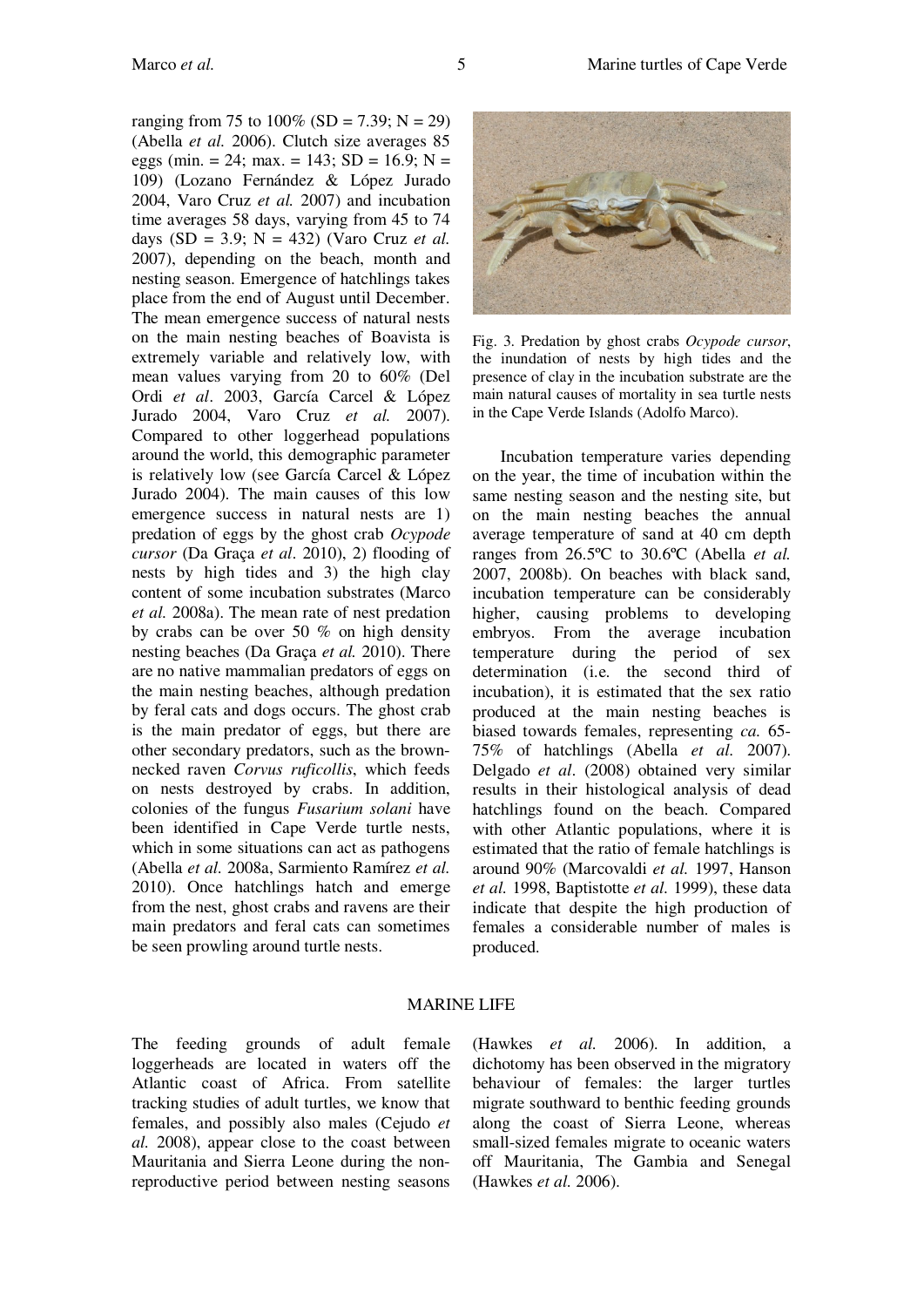Loggerhead turtles usually carry many epibionts. Which species of epibiont attaches to a sea turtle depends on the migration route it follows. The most common genus of epizoic flora found on loggerheads in Cape Verde is *Polysiphonia* and the most common fauna are two species of Cirripedia, i.e. *Lepas anatifera* and *Conchoderma virgatum*, a species of barnacle *Chelonibia testudinaria*, many Amphipoda (Caprellidae, Gammaridae), a number of isopods and also Tanaidacea (Loza & López Jurado 2008). Another epizoic group that has been found on loggerheads in Cape Verde are the Hydroidea, represented by *Obelia geniculata* (Loza & López Jurado 2008).

Juvenile loggerheads originating from Cape Verde have been genetically identified at feeding grounds off the Canary Islands, Madeira, the Azores and the western Mediterranean (Monzón Argüello *et al.* 2009). They share these feeding grounds with juveniles of the same species from other

Atlantic and Mediterranean populations. Although the northward dispersal of Capeverdean juveniles is clear, Monzón Argüello *et al*. (2010a) concluded that *ca.* 43% of Capeverdean juveniles are not found in the studied feeding areas. These juveniles could be feeding at unknown and/or nonstudied foraging grounds, but could also represent juveniles eliminated from the metapopulation (e.g. mortality in the early stages or in fisheries). Recently, a juvenile specimen found in an area near the coast of Ceará, Brazil, carried a haplotype that to date has only been identified in Cape Verde (Cardinot Reis *et al.* 2009). This indicates the need for genetic studies at other feeding grounds in the western Atlantic and the possible existence of feeding grounds of juvenile loggerheads yet to be discovered. It is possible that a significant number of juveniles disperse to American waters or southward to the Gulf of Guinea (Monzón Argüello *et al*. 2010a).



Fig. 4. Carcass of a slaughtered loggerhead turtle *Caretta caretta*, Praia da Boa Esperança, Boavista, 15 September 2009 (Hector Garrido). The slaughter of turtles for meat consumption and the destruction of nesting habitats due to the development of the tourism industry are the main human caused threats to sea turtles in the Cape Verde Islands.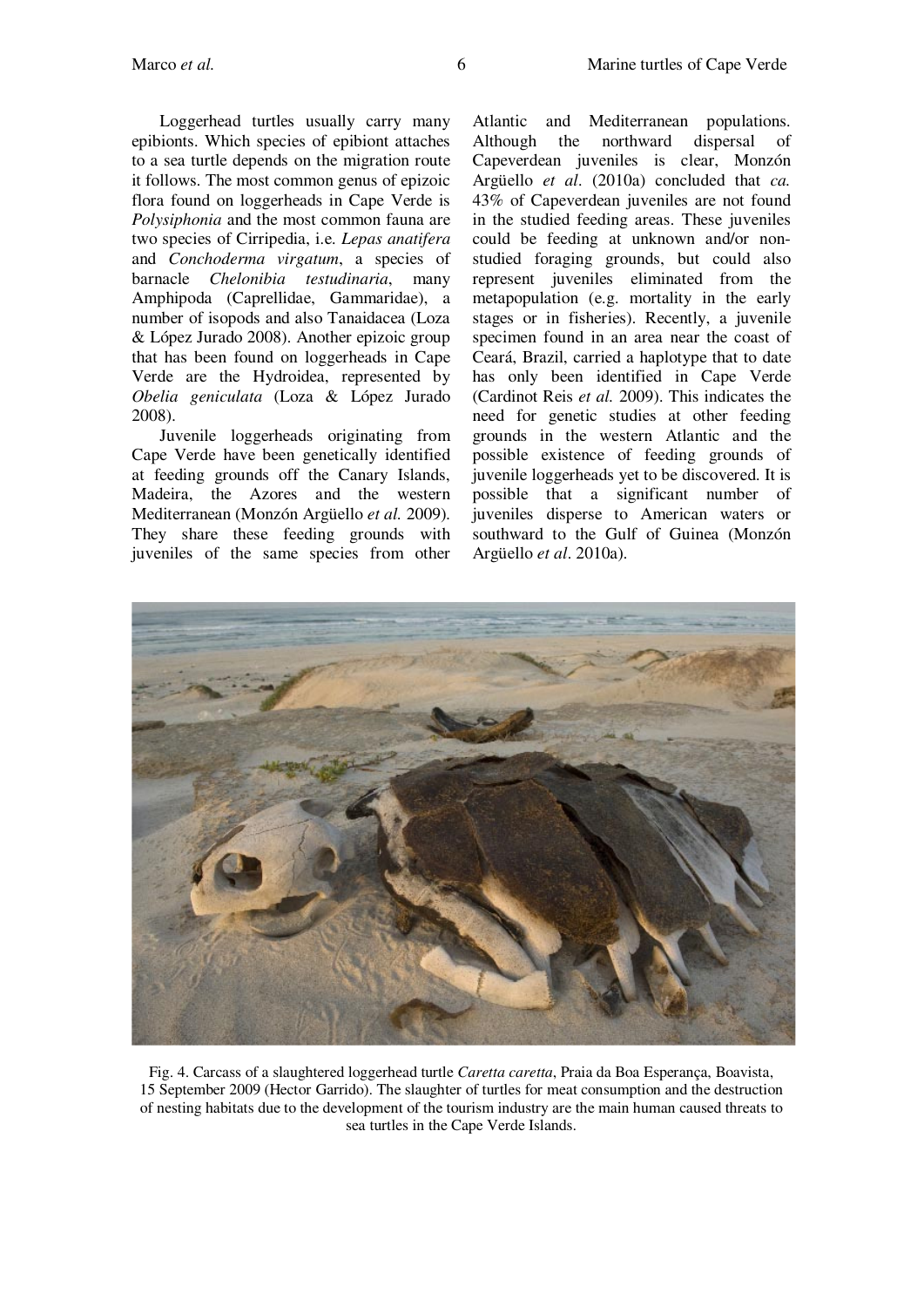### NEW THREATS AND CONSERVATION STATUS

The conservation status of the Cape Verde loggerhead turtle population is of great concern. In Cape Verde, the consumption of sea turtle meat is a long-standing tradition, as is the consumption of eggs on some islands, the hunting of males for aphrodisiacs and the use of turtle shells in handicrafts (Cabrera *et al*. 2000, Loureiro & Torrão 2008). In 1987, the Cape Verde government first regulated the hunting of sea turtles during the nesting season (Decree-Law No. 97/87). In 2002, hunting was banned during the whole year (Decree-Law No. 7/2002), but only from 2005 onwards, possession, hunting, consumption and exploitation of sea turtles and their eggs became explicitly prohibited by law (Article No. 40 of Decree-Law No. 53/2005). These legal measures have probably decreased the hunting pressure, but have not stopped the long decline of sea turtles in Cape Verde (Cabrera *et al.* 2000, Loureiro & Torrão 2008). At present, a fast developing tourist industry is threatening turtle nesting habitats on several islands (see Taylor & Cozens 2010). The widespread use of quads and 4 wheel drive vehicles has a devastating effect on loggerhead nesting areas, while the arrival of many low-waged workers from continental Africa, who work in the construction of new hotels, has increased hunting pressure on sea turtles in recent years. This critical situation, as manifested by the uncontrolled illegal killing of females on the beach (Marco *et al.* 2008b), has brought about an increased commitment and involvement by regional, national and international organizations for the conservation of sea turtles in the archipelago. It seems that the protection and awareness efforts of recent years are starting to bear some fruit, but it remains necessary to increase protection and cooperation initiatives for sustainable development in order to safeguard the survival of this emblematic Atlantic population. Recently, the Capeverdean Sea Turtle Network (TAOLA) was created to coordinate efforts and improve communication between various organisations and governmental bodies.

On 13 December 2010, the Government of Cape Verde approved the National Plan for the Conservation of Marine Turtles (Resolution nº 72/2010). The general objective is to improve and ensure the conservation and sustainable use of marine turtles for ecotourism in Cape Verde in an integrated way. This should provide competent institutions with the means to coordinate the implementation of activities of the conservation plan, promote enforcement of laws for the conservation of marine turtles, contribute to a better understanding of the species of marine turtles in Cape Verde and promote a favourable attitude toward conservation and sustainable use of marine turtles with touristic enterprises and the general population. This National Plan is an important guiding tool in the conservation of these endangered marine species and will not only contribute to the conservation of these species in Cape Verde, but also on an international level.

Cape Verde supports the only major nesting area for loggerhead turtles along the entire eastern Atlantic coast. The high philopatry of female sea turtles and extremely slow dispersion of sea turtle nesting grounds implies that the Cape Verde nesting grounds are going to be essential for the reproduction of loggerhead turtles during the next decades and beyond. We are confident that with the efforts of all Capeverdean institutions (Roder 2009), as exemplified in the recently approved National Plan for the Conservation of Marine Turtles, the increasing awareness and education of the local communities (Espirito Santo *et al.* 2008), the economic and social development associated with an emerging ecotourism, the increase in international cooperation and a combination of many supportive contributions, the necessary recovery and conservation of sea turtles in Cape Verde will become a reality.

#### ACKNOWLEDGEMENTS

This article is dedicated to the people of Cape Verde and all the volunteers, workers and scientists who have devoted and will devote their time, efforts and soul to the study and conservation of sea turtles in Cape Verde. We gratefully thank the main funding bodies for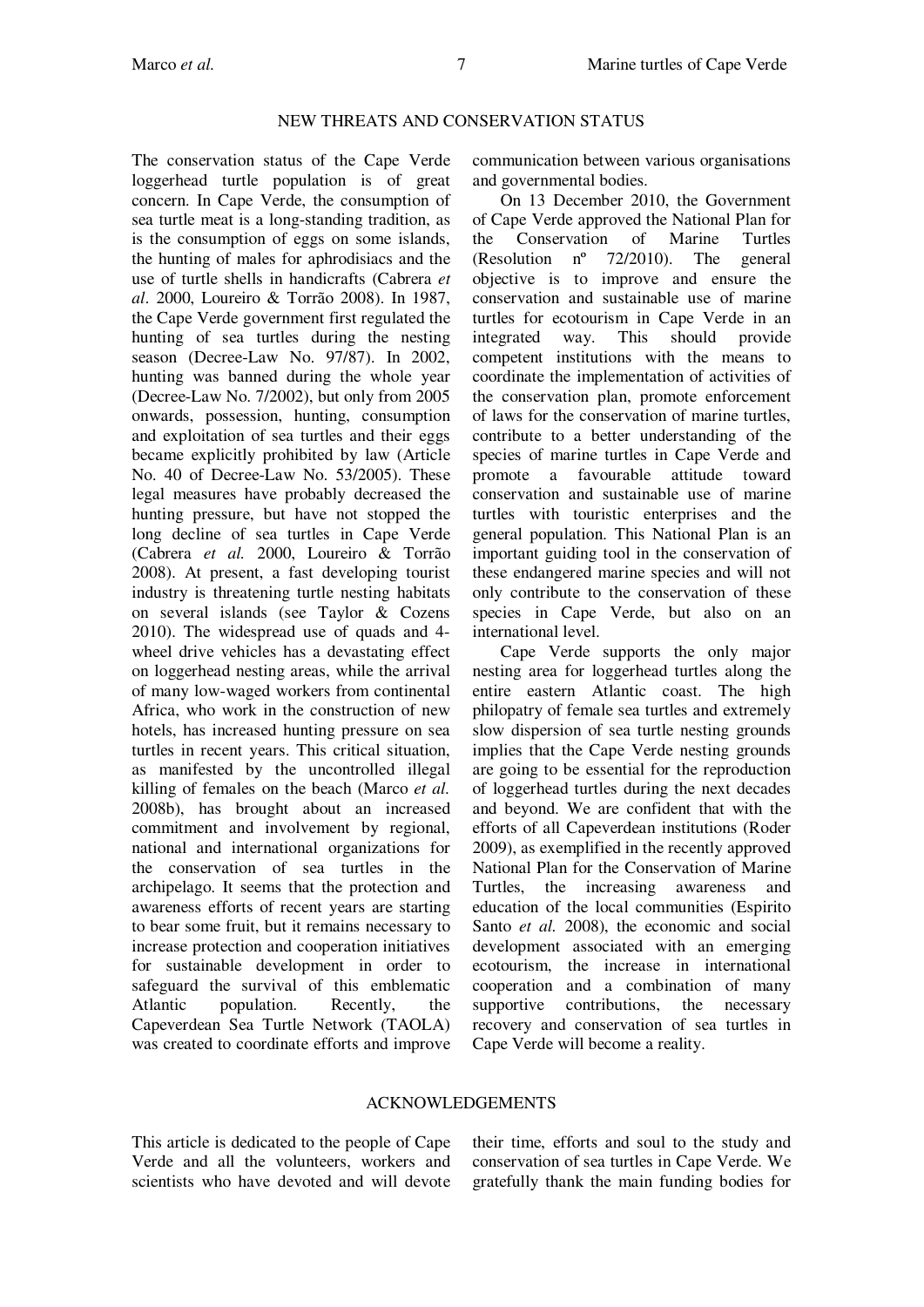## REFERENCES

- Abella, E., A. Marco & L.F. López Jurado, 2006. Why are egg fertilization rates not correlated with hatching success in sea turtles? Pp. 43 in: Book of Abstracts of the 26th Annual Symposium on Sea Turtle Biology and Conservation. International Sea Turtle Society, Crete, Greece.
- Abella, E., A. Marco & L.F. López Jurado, 2007. Climate change and the evolution of loggerhead sex-ratio in Cabo Verde. Pp. 42 in: Book of Programme & Abstracts of the 14th European Congress of Herpetology. Societas Europaea Herpetologica, Porto.
- Abella, E., A. Marco, J. Diéguez Uribeondo & L.F. López Jurado, 2008a. Pathogenic effect of microorganisms on loggerhead eggs. In: 28th Annual Symposium on Sea Turtle Biology and Conservation. Loreto, Baja California Sur, Mexico, January 2008.
- Abella E., P. Sanz, S. Martins, A. Marco & L.F. López Jurado, 2008b. Variability of incubation temperature and metabolic heating as a function of embryonic survival in loggerheads. Pp. 1 in: Proceedings of the Twenty-Seventh Annual Symposium on Sea Turtle Biology and Conservation. NOAA Technical Memorandum NMFS-SEFSC-569.
- Abella, E., N. Varo Cruz, N. Loureiro, J. Cozens, C. Oujo Alamo, A. Marco, S. Martins & L.F. López Jurado, 2010. High plasticity of loggerhead on nesting site fidelity: from using repeatedly the same small beach during different seasons to deposit consecutive nests in different islands distant more than 100 km. In: 30st Annual Symposium on Sea Turtle Biology and Conservation, Goa, India, April 2010.
- Ballell Valls, L. & L.F. López Jurado, 2004. The size of the loggerhead nesting

females in the Cape Verde Islands. Pp. 104-105 in: Proceedings of the Twenty-First Annual Symposium on Sea Turtle Biology and Conservation. NOAA Technical Memorandum NMFS-SEFSC-528.

- Baptistotte, C., J.T. Scalfoni & N. Mrosovsky, 1999. Male-producing thermal ecology of a southern loggerhead turtle nesting beach in Brazil: implications for conservation. Animal Conservation 2: 9–13.
- Cabrera, I., D. Cejudo & L.F. López Jurado, 2000. Human predation on marine turtles in the archipelago of Cape Verde, Western Africa. Pp. 217 in: Proceedings of the Nineteenth Annual Symposium on Sea Turtle Biology and Conservation. NOAA Technical Memorandum NMFS-SEFSC-443.
- Cardinot-Reis, E., L. Soares Soares & G. Lôbo Hajdu, 2009. Genetic characterization of loggerhead turtles from bycatch reports and uncommon nesting sites. Marine Turtle Newsletter 126: 15-17.
- Cejudo, D., I. Cabrera, L.F. López Jurado, C. Evora & P. Alfama, 2000. The reproductive biology of *Caretta caretta* on the island of Boavista (Republic of Cape Verde, Western Africa). Pp. 244- 245 in: Proceedings of the Nineteenth Annual Symposium on Sea Turtle Biology and Conservation. NOAA Technical Memorandum NMFS-SEFSC-443.
- Cejudo, D., N. Varo, O. López & L.F. López Jurado, 2008. Satellite tracking of adult loggerheads (*Caretta caretta*) around waters of Cape Verde archipelago (western Africa). Pp. 189 in: Proceedings of the Twenty-Fourth Annual Symposium on Sea Turtle Biology and Conservation. NOAA Technical Memorandum NMFS-SEFSC-567.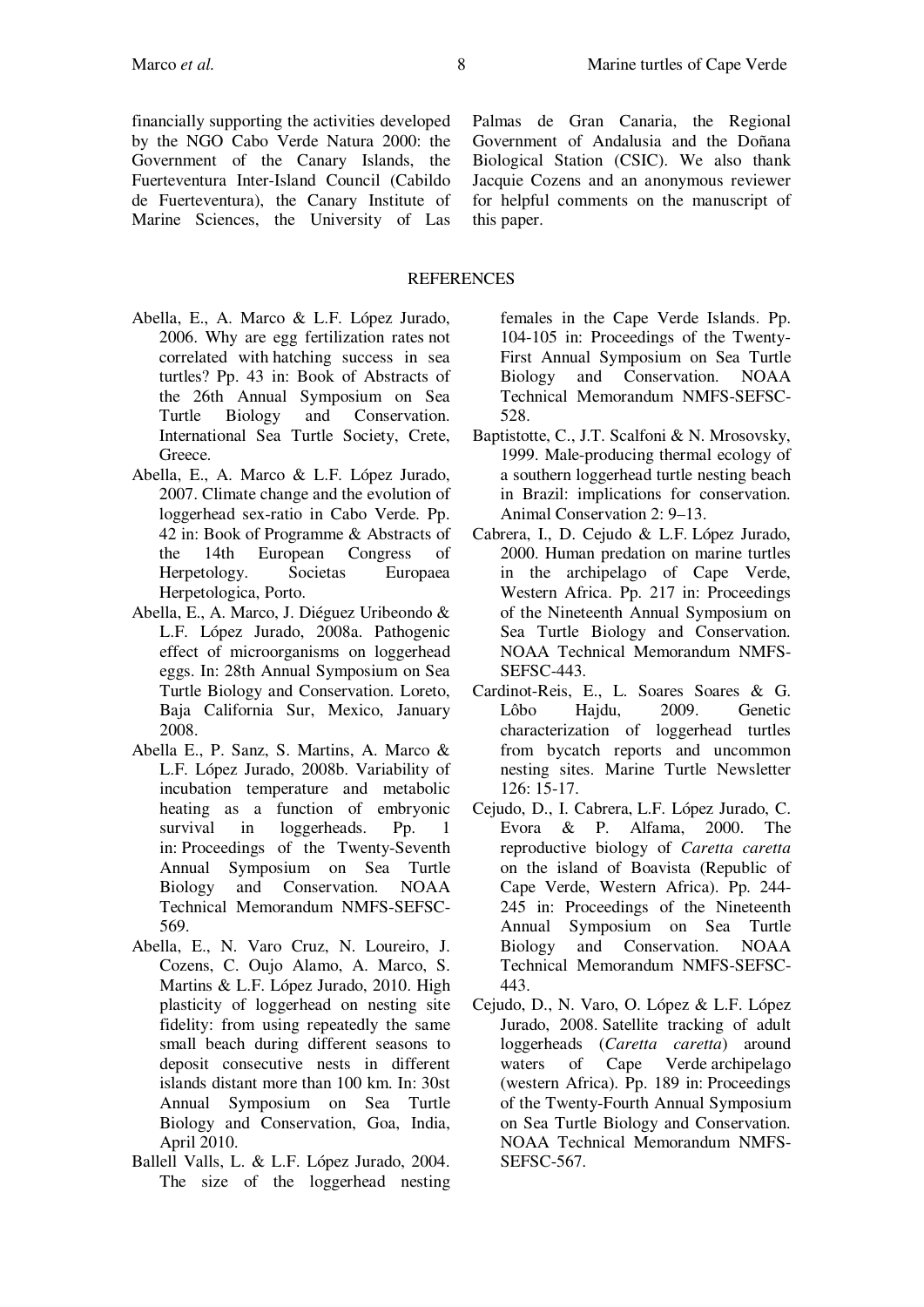- Cozens, J., 2009. Reducing mortality on nesting beaches in Cape Verde through structured collaboration with government and community. In: 29th Annual Symposium on Sea Turtle Biology and Conservation, Brisbane, Australia, February 2009.
- Cozens, J., M. Pereira, E. Mendes & R. Miles, 2009. First ever population census of nesting loggerheads on Sal island, Cape Verde. In: 29th Annual Symposium on Sea Turtle Biology and Conservation, Brisbane, Australia, February 2009.
- Da Graça, J., A. Marco, R. Garcia Cerdá, M. Ikaran, E. Alberca, E. Abella, R.P. Freitas & L.F. López Jurado, 2010. Massive loggerhead nest predation by ghost crabs in Boavista Island (Cape Verde): Implications of the absence of large predators. In: 30st Annual Symposium on Sea Turtle Biology and Conservation, Goa, India, April 2010.
- Del Ordi, D., A. Diaz Merry, B. Madariaga, O. López, L. Ballell, L. Herraiz, E. Abella, M. Gracia, S. Borras, N. Varo Cruz, D. Cejudo & L.F. López Jurado, 2003. Comparison of hatching success of *Caretta caretta* in 2000 and 2001 nesting seasons in the island of Boavista (Cape Verde, Western Africa). Pp. 138-140 in: Proceedings of the Twenty-Second Annual Symposium on Sea Turtle Biology and Conservation. NOAA Technical Memorandum NMFS-SEFSC-503.
- Delgado, C., T. Dellinger, N. Varo, D. Cejudo & L.F. López Jurado, 2008. Preliminary approach to the hatchlings sex ratio of a population of *Caretta caretta* of Boa Vista Island, Cape Verde archipelago (western Africa). Pp. 121 in: Proceedings of the Twenty-Fourth Annual Symposium on Sea Turtle Biology and Conservation. NOAA Technical Memorandum NMFS-SEFSC-567.
- Díaz Merry, A. & L.F. López Jurado, 2004. Temporary sequences of ovoposition in loggerhead females from the Cape Verde Islands. Pp. 249-251 in: Proceedings of the Twenty-First Annual Symposium on Sea Turtle Biology and Conservation. NOAA Technical Memorandum NMFS-SEFSC-528.
- Espírito Santo, I., S. Martins, D. Simba, A. Marco, E. Abella, P. Sanz, J. Graça &

L.F. López Jurado, 2008. Efforts to increase the participation of local communities in the conservation of the endangered loggerhead population of Cape Verde. In: 28th Annual Symposium on Sea Turtle Biology and Conservation, Loreto, Baja California Sur, Mexico, January 2008.

- García Carcel, M. & L.F. López Jurado, 2004. Comparision of the hatching success between translocated nests and "in situ" nests according to the type of substrate and the floods due to the tide. Pp. 130-132 in: Proceedings of the 21st Annual Symposium on Sea Turtle Biology and Conservation. Philadelphia, Pennsylvania, USA. NOAA Technical Memorandum NMFS-SEFSC-528.
- Hanson, J., T. Wibbels & R.E. Martin, 1998. Predicted female bias in hatchling sex ratios of loggerhead sea turtles from a Florida nesting beach. Canadian Journal of Zoology 76: 1850-1861.
- Hawkes, L.A., A.C. Broderick, M.S. Coyne, M.S. Godfrey, L.F. López Jurado, P. López Suarez, S.E. Merino, N. Varo Cruz & B.J. Godley, 2006. Phenotypically linked dichotomy in sea turtle foraging requires multiple conservation approaches. Current Biology 16: 990-995.
- Lazar, B. & D. Holcer, 1998. Notes on the marine turtles of Sal Island, Cape Verde Islands. Pp. 231 in: Proceedings of the Seventeenth Annual Sea Turtle Symposium. NOAA Technical Memorandum NMFS-SEFSC-415.
- Lino, S.P.P., E. Gonçalves & J. Cozens 2010. The loggerhead sea turtle (*Caretta caretta*) on Sal Island, Cape Verde: nesting activity and beach surveillance in 2009. Arquipelago (Life and Marine Sciences) 27: 59-63.
- López, O., D. Del Ordi, B. Madariaga, A. Diaz Merry, L. Ballell Valls, E. Abella, M. Gracia, L. Herraiz, S. Borras, N. Varo Cruz, D. Cejudo & L.F. López Jurado, 2003. Nesting success on the emergences of *Caretta caretta* in the island of Boavista, Cape Verde, Western Africa. Pp. 150-152 in: Proceedings of the Twenty-Second Annual Symposium on Sea Turtle Biology and Conservation. NOAA Technical Memorandum NMFS-SEFSC-503.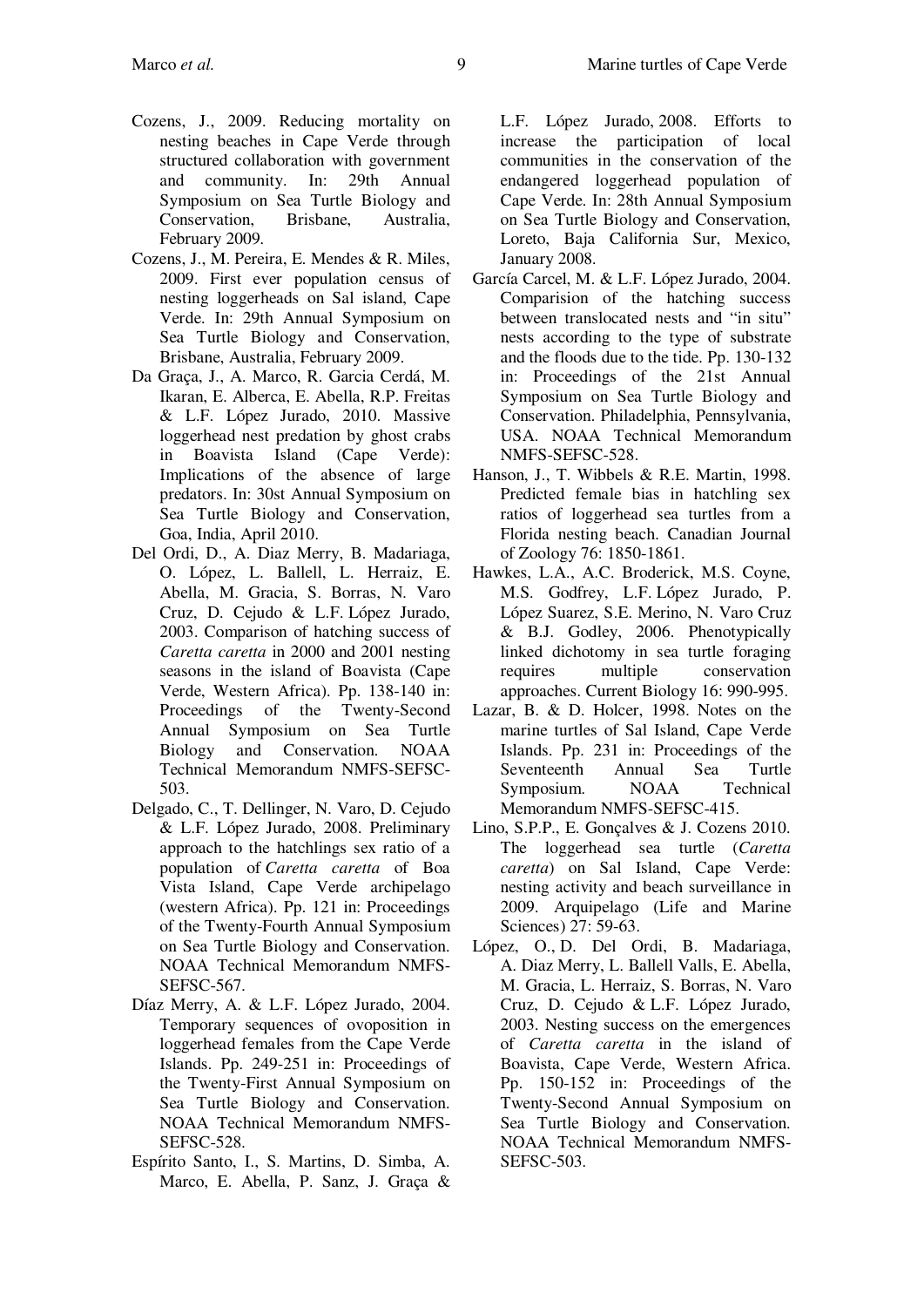- López Jurado, L.F., 2007. Historical review of the archipelagos of Macaronesia and the marine turtles. Pp. 53-76 in: L.F. López-Jurado & A. Liria (eds.), Marine Turtles. Recovery of Extinct Populations. Instituto Canario de Ciencias Marinas nº 5.
- López Jurado, L.F., I. Cabrera, D. Cejudo, C. Evora & P. Alfama, 2000a. Distribution of marine turtles in the archipelago of Cape Verde, Western Africa. Pp. 245-247 in: Proceedings of the Nineteenth Annual Symposium on Sea Turtle Biology and Conservation. NOAA Technical Memorandum NMFS-SEFSC-443.
- López Jurado, L.F., C. Evora, I. Cabrera, D. Cejudo & P. Alfama, 2000b. Proposals for the conservation of marine turtles on the island of Boavista (Republic of Capo Verde, Western Africa). Pp. 204-205 in: Proceedings of the Nineteenth Annual Symposium on Sea Turtle Biology and Conservation. NOAA Technical Memorandum NMFS-SEFSC-443.
- López Jurado, L.F., P. Sanz & E. Abella, 2007. Loggerhead nesting on Boa Vista, República de Cabo Verde. In: SWOT Report—State of the World's Sea Turtles, Vol. 2.
- Loureiro, N.S., 2008. Sea turtles in Santiago island, Cape Verde. Marine Turtle Newsletter 120: 6-8.
- Loureiro, N.S. & M.M.F. Torrão, 2008. Homens e tartarugas marinhas. Seis séculos de história e histórias nas ilhas de Cabo Verde. Anais de História de Além-Mar 9: 37-78.
- Loza, A.L. & L.F. López Jurado, 2008. Comparative study of the epibionts on the pelagic and mature female loggerhead turtles on the Canary and Cape Verde Islands. Pp. 100 in: Proceedings of the Twenty-Fourth Annual Symposium on Sea Turtle Biology and<br>Conservation. NOAA Technical Conservation. NOAA Memorandum NMFS-SEFSC-567.
- Lozano Fernández, M. & L.F. López Jurado, 2004. Productivity of female loggerheads from Cape Verde Islands. Pp. 166-167 in: Proceedings of the Twenty-First Annual Symposium on Sea Turtle Biology and Conservation. NOAA Technical Memorandum NMFS-SEFSC-528.
- Marco, A., E. Abella & L.F. López Jurado, 2008a. Vulnerability of turtle eggs to the presence of clay in nesting beaches. Pp.

22 in: Proceedings of the Twenty-Seventh Annual Symposium on Sea Turtle Biology and Conservation. NOAA Technical Memorandum NMFS-SEFSC-569.

- Marco, A., E. Abella, O. López, N. Varo, S. Martins, P. Gaona, P. Sanz & L.F. López Jurado, 2008b. Massive capture of nesting females is severely threatening the Cape Verdean loggerhead population. In: 28th Annual Symposium on Sea Turtle Biology and Conservation, Loreto, Baja California Sur, Mexico, January 2008.
- Marco, A., E. Abella, S. Martins, A. Liria Loza, S. Jiménez Bordón, M.E. Medina Suarez, C. Oujo Alamo, O. López & L.F. López Jurado, 2010. The coast of Cape Verde constitutes the third largest loggerhead nesting population in the world. In: 30st Annual Symposium on Sea Turtle Biology and Conservation, Goa, India, April 2010.
- Marcovaldi, M.A., M.H. Godfrey & N. Mrosovsky, 1997. Estimating sex ratios of loggerhead turtles in Brazil from pivotal incubation durations. Canadian Journal of Zoology 75: 755-770.
- Martins, S., E. Abella, O. López, M. Ikaran, A. Marco & L.F. López Jurado, 2008. Influence of nest depth on incubation and emergence of loggerhead turtle. Pp. 241 in: Proceedings of the Twenty-Seventh Annual Symposium on Sea Turtle Biology and Conservation. NOAA Technical Memorandum NMFS-SEFSC-569.
- Monzón Argüello, C., C. Rico, C. Carreras, P. Calabuig, A. Marco & L.F. López Jurado, 2009. Variation in spatial distribution of juvenile loggerhead turtles in the Eastern Atlantic and Western Mediterranean sea. Journal of Experimental Marine Biology and Ecology 373: 79-86.
- Monzón Argüello C., C. Rico, E. Naro Maciel, N. Varo Cruz, P. López, A. Marco & L.F. López Jurado, 2010a. Population structure and conservation implications for the loggerhead sea turtle of the Cape Verde Islands. Conservation Genetics 11: 1871-1884.
- Monzón Argüello, C., C. Rico, A. Marco, P. López P. & L.F. López-Jurado, 2010b*.* Genetic characterization of eastern Atlantic hawksbill turtles at a foraging group indicates major undiscovered